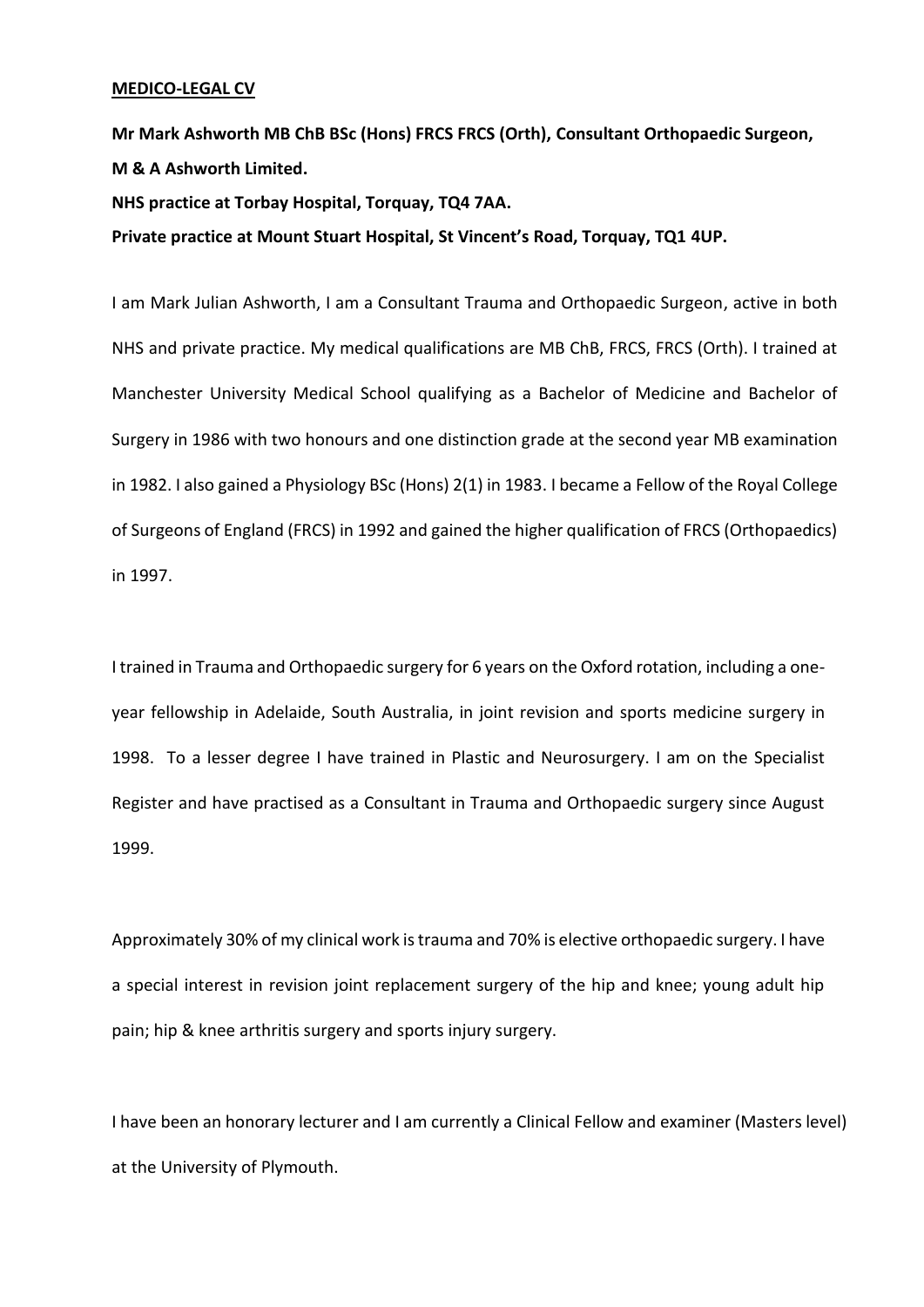# **Detailed scope of clinical practice:**

## **Hip joint pain and arthritis**

Joint preserving hip impingement surgery, (young adult hip pain management).

Hip arthroscopy both diagnostic & therapeutic.

Primary cemented, uncemented hip arthroplasty (replacement).

Revision from primary & resurfacing to cemented/un-cemented hip arthroplasty & impaction grafting.

Management of infected hip arthroplasty & fractures around hip replacements.

## **Knee arthritis**

Cemented total knee arthroplasty & (Oxford) unicompartmental knee arthroplasty. Revision from primary to cemented/un-cemented knee arthroplasty (& impaction grafting) - including rotating hinge.

Management of infected knee arthroplasty & fractures around knee replacements.

# **Sports injury surgery**

Hip arthroscopy - therapeutic for labral tears and chondral injury.

Knee arthroscopy - meniscal repair/suturing, chondroplasty & microfracture.

Anterior cruciate ligament injury diagnosis and non-operative management (Since early

2017 I no longer perform ligament reconstruction surgery, having done so for 20 years prior to that).

### **Web Site:**

# [www.hipandkneepain.org](http://www.hipandkneepain.org/)